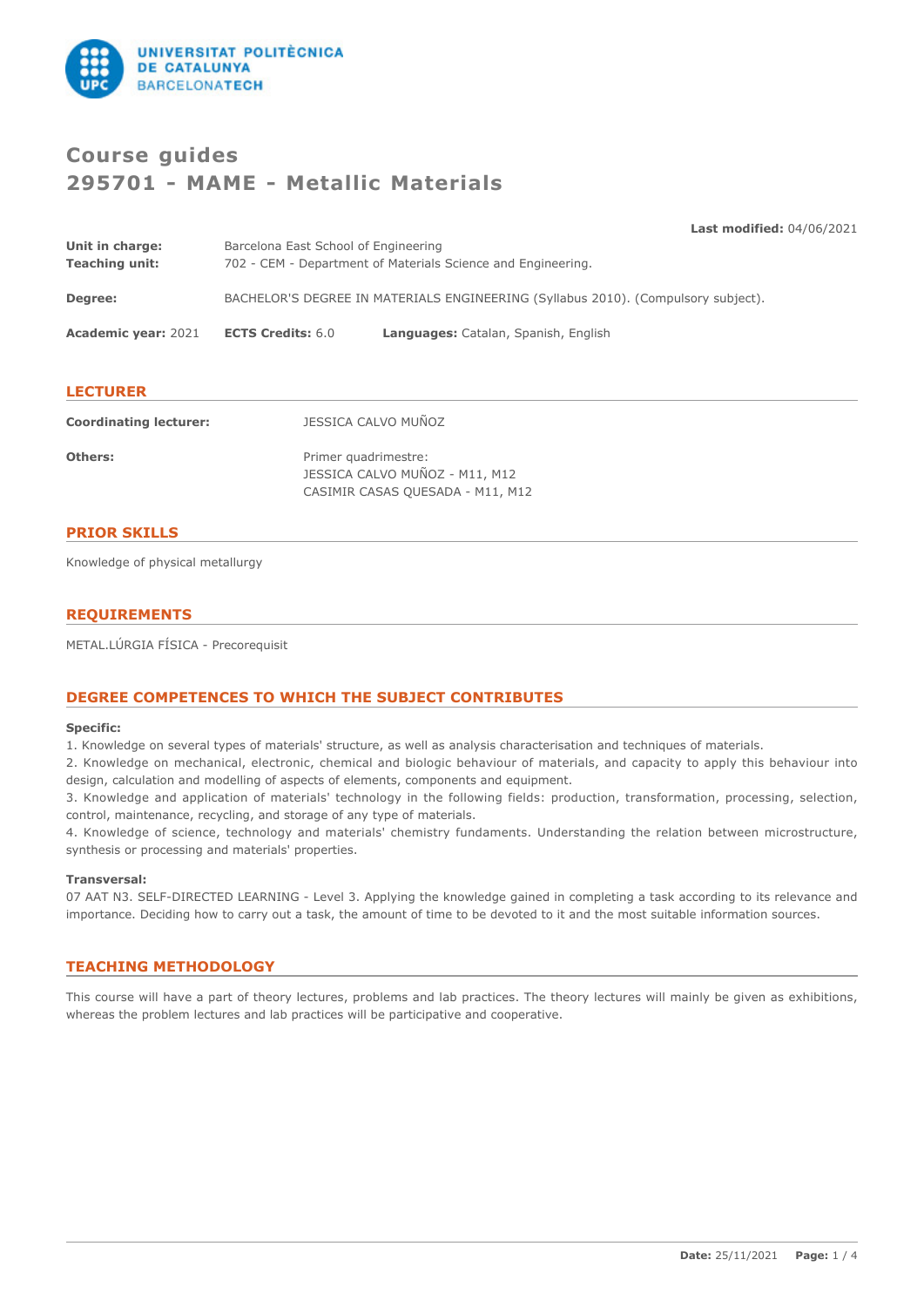

# **LEARNING OBJECTIVES OF THE SUBJECT**

The main objective of the subject is that the student acquires a wide vision of the metallic alloys interesting for industrial use. The most common ferrous and non-ferrous alloys will be described emphasising its mechanical properties, thermal treatments and transformation processes most characteristics for all the family.

By the end of the course the student will have to be able to:

- Classify the main families of metallic materials and its alloys and compare its mechanical and physical properties.
- Describe the hardening mechanisms for each material and control them to achieve the properties wished
- Describe and formulate extraction and process means for the manufacturing of metallic components with structural usefulness

## **STUDY LOAD**

| <b>Type</b>       | <b>Hours</b> | Percentage |
|-------------------|--------------|------------|
| Guided activities | 90,0         | 60.00      |
| Hours large group | 45,0         | 30.00      |
| Hours small group | 15,0         | 10.00      |

#### **Total learning time:** 150 h

# **CONTENTS**

### **Lesson 1 - Introduction**

### **Description:**

Classification of metals and its main alloys. Description of the main characteristics of the different metallic families.

### **Full-or-part-time:** 3h

Theory classes: 2h Self study : 1h

#### **Lesson 2 - Ferrous alloys**

# **Description:**

Fe-C phase diagram and phase transformations in steels. TTT and CCT diagrams . Thermal treatments. General steels for construction. Steel for sheets. Steel for tools. Stainless steel. Cast iron.

#### **Full-or-part-time:** 56h

Theory classes: 12h Practical classes: 5h Laboratory classes: 6h Self study : 33h

#### **Lesson 3 - Cooper and its alloys**

**Description:** Pure cooper. Brass , alloys and applications. Bronze, alloys and applications. Other cooper alloys.

**Full-or-part-time:** 29h Theory classes: 5h Practical classes: 3h Laboratory classes: 3h Self study : 18h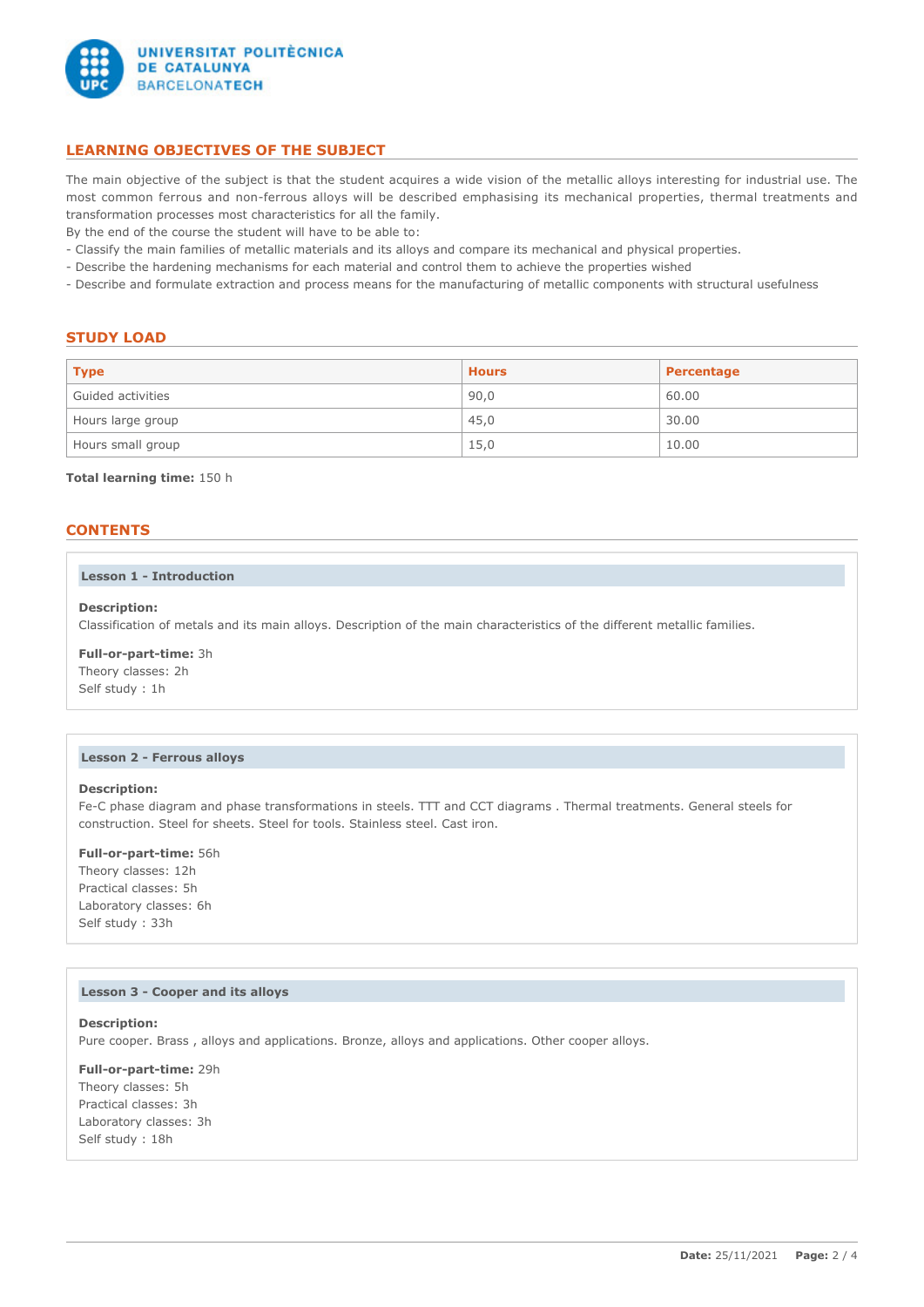

### **Lesson 4 - Light alloys**

# **Description:**

Wrought Aluminium alloys, heat treatable and non-heat treatable. Cast alloys. Alfa titanium alloys and their applications. Alfa+beta titanium alloys and their applications. Beta titanium alloys and their applications. Main cast and wrought magnesium alloys Magnesium applications.

**Full-or-part-time:** 35h

Theory classes: 6h Practical classes: 3h Laboratory classes: 6h Self study : 20h

#### **Lesson 5 - Superalloys**

# **Description:**

Nickel and cobalt base alloys. Aging principles in superalloys. Directional and single crystals solidification.

**Full-or-part-time:** 9h Theory classes: 2h Practical classes: 1h Self study : 6h

#### **Lesson 6 - Other families of metallic materials**

#### **Description:**

Zinc base alloys. Tin base alloys. Lead base alloys. Heat resistant metals. Metallic glasses. Intermetallic .

**Full-or-part-time:** 18h Theory classes: 3h Practical classes: 3h Self study : 12h

# **GRADING SYSTEM**

50% final exam + 20% midterm exam + 15 % Laboratory practices + 15% Activities proposed during the lectures

# **EXAMINATION RULES.**

There will be two exams, partial and final. The practices will also be assessed based on the reports the students will have to make. The activities proposed by the professor will be problems or activities oriented to work a specific subject. These activities will have to be done at home or during the lecturing time in the class. There will be between 3 and 5 activities during the whole semestre.